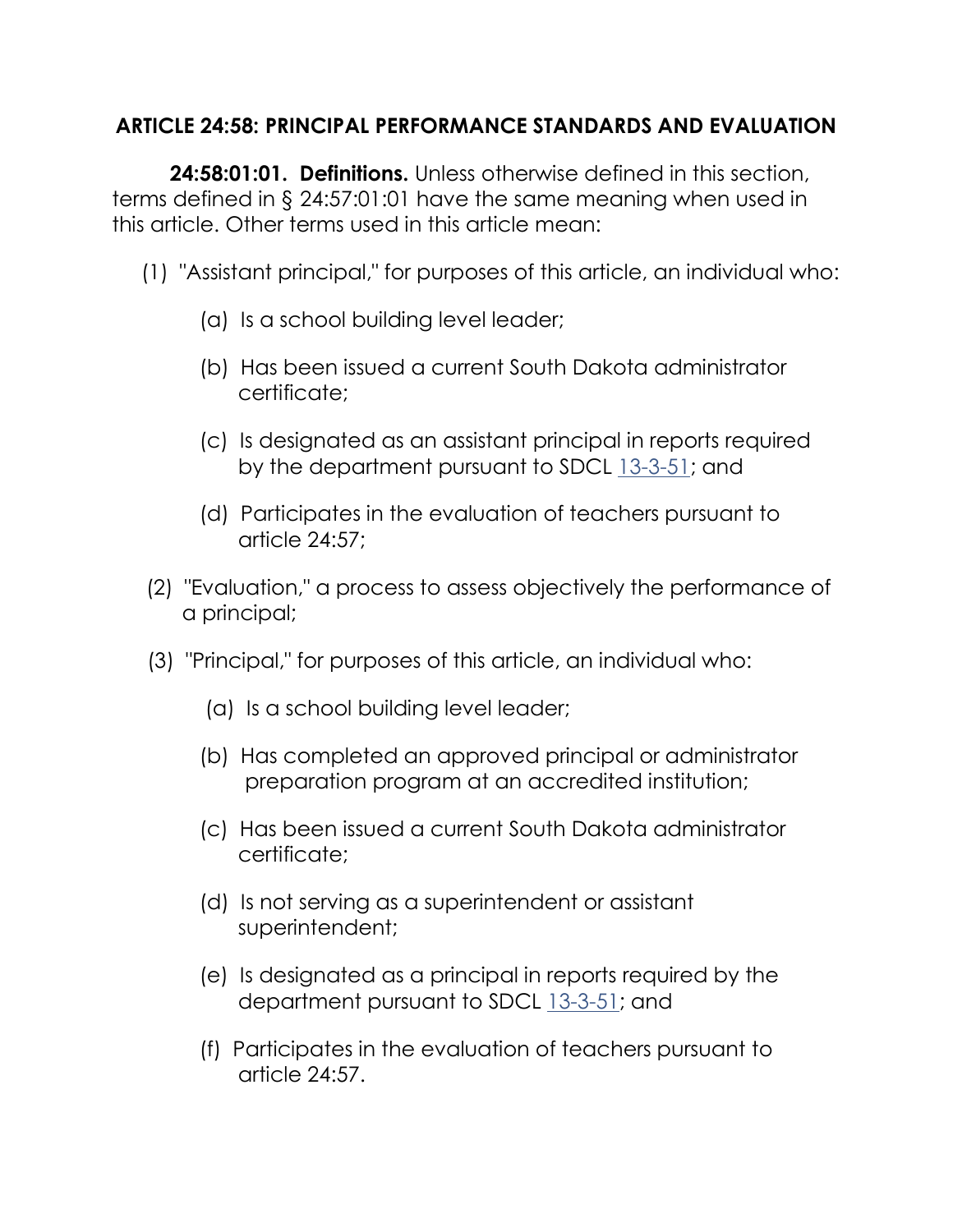The requirements of subdivisions (b) and (c) do not apply if the individual is in the process of completing alternative certification pursuant to chapter 24:28:15;

- (4) "Principal framework," the framework for effective principals referenced in chapter 24:58:02;
- (5) "School," an attendance center belonging to a school district which is accredited by the secretary for the purpose of instructing children of compulsory school age as provided in SDCL [13-27-1](http://www.sdlegislature.gov/statutes/DisplayStatute.aspx?Type=Statute&Statute=13-27-1) and to which the principal or assistant principal is assigned in reports required by the department pursuant to SDCL [13-3-51;](http://www.sdlegislature.gov/statutes/DisplayStatute.aspx?Type=Statute&Statute=13-3-51)
- (6) "State minimum evaluation requirements," the model for evaluating principal or assistant principal performance which, for each principal or assistant principal:
	- (a) Is based upon the principal framework in chapter 24:58:02;
	- (b) Is used to guide professional growth; and
	- (c) Provides clear, timely, and useful feedback which identifies needs and guides professional development.

 **Source:** 41 SDR 109, effective January 12, 2015; 44 SDR 42, effective September 12, 2017.

**General Authority:** SDCL [13-1-12.1,](http://www.sdlegislature.gov/statutes/DisplayStatute.aspx?Type=Statute&Statute=13-1-12.1) [13-3-69\(7\).](http://www.sdlegislature.gov/statutes/DisplayStatute.aspx?Type=Statute&Statute=13-3-69)

**Law Implemented:** SDCL [13-1-12.1,](http://www.sdlegislature.gov/statutes/DisplayStatute.aspx?Type=Statute&Statute=13-1-12.1) [13-3-47,](http://www.sdlegislature.gov/statutes/DisplayStatute.aspx?Type=Statute&Statute=13-3-47) [13-3-68,](http://www.sdlegislature.gov/statutes/DisplayStatute.aspx?Type=Statute&Statute=13-3-68) [13-3-69.](http://www.sdlegislature.gov/statutes/DisplayStatute.aspx?Type=Statute&Statute=13-3-69)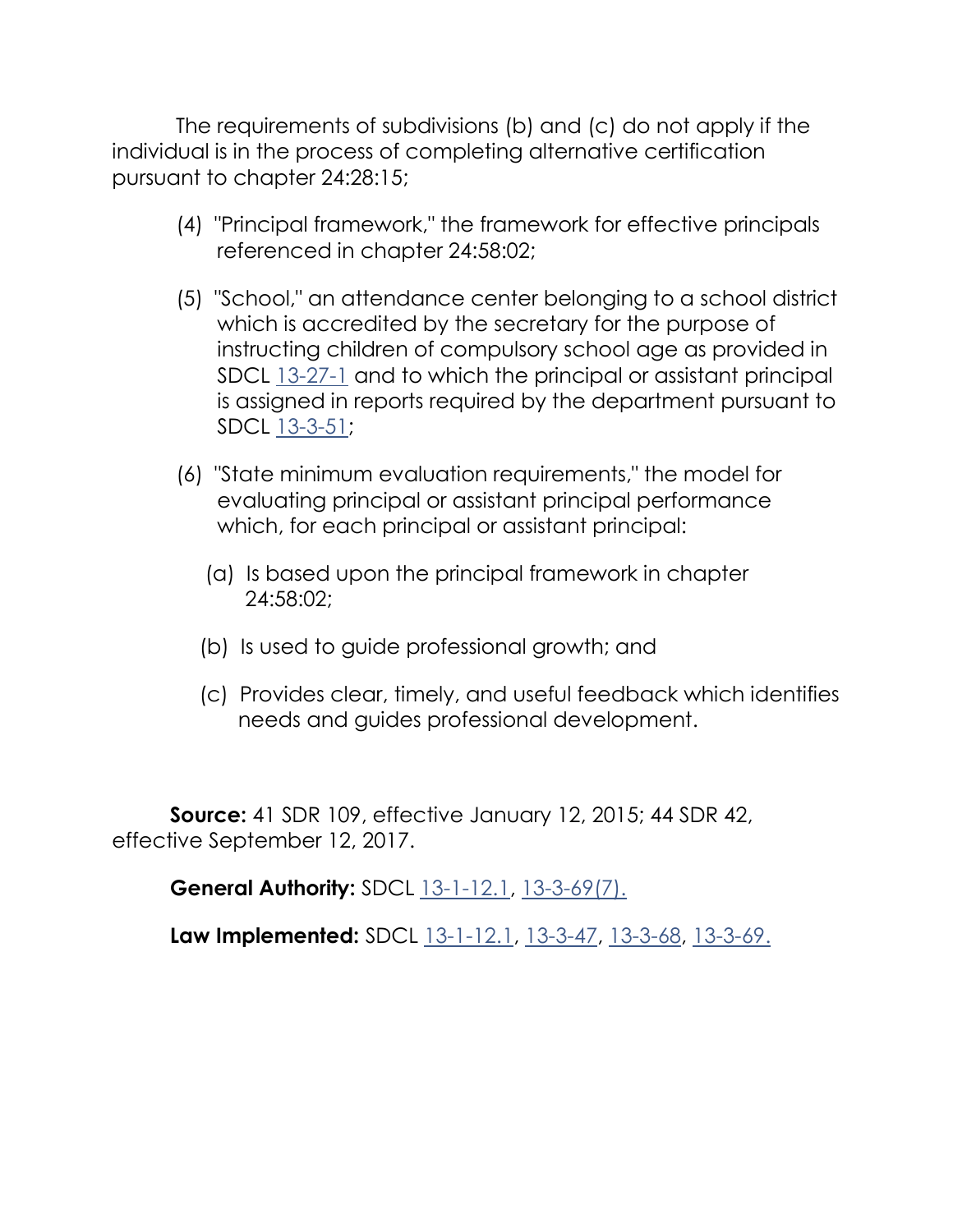**24:58:02:01. Framework for effective principals defined.** The framework for effective principals shall consist of the six domains and twenty-two components of professional performance to promote student success referenced in this chapter. Nothing in this chapter is intended to supplement or modify the code of professional ethics in chapters 24:08:03 and 24:11:03. The department shall provide a principal evaluation handbook to assist schools in implementing this framework.

**Source:** 41 SDR 109, effective January 12, 2015.

**General Authority:** SDCL [13-1-12.1,](http://www.sdlegislature.gov/statutes/DisplayStatute.aspx?Type=Statute&Statute=13-1-12.1) [13-3-69\(7\).](http://www.sdlegislature.gov/statutes/DisplayStatute.aspx?Type=Statute&Statute=13-3-69)

**Law Implemented:** SDCL [13-1-12.1,](http://www.sdlegislature.gov/statutes/DisplayStatute.aspx?Type=Statute&Statute=13-1-12.1) [13-3-47,](http://www.sdlegislature.gov/statutes/DisplayStatute.aspx?Type=Statute&Statute=13-3-47) [13-3-68,](http://www.sdlegislature.gov/statutes/DisplayStatute.aspx?Type=Statute&Statute=13-3-68) [13-3-69.](http://www.sdlegislature.gov/statutes/DisplayStatute.aspx?Type=Statute&Statute=13-3-69)

 **24:58:02:02. Vision and goals domain defined.** Principals and assistant principals shall demonstrate the ability to guide the development and implementation of a shared vision, mission, and goals for the school. This shall include the following components:

- (1) Developing and implementing goals, objectives, and strategies to achieve a shared vision for school and student success; and
- (2) Reviewing and monitoring the school's vision, mission, goals, and school improvement plans referenced in § 24:43:02:03(2) to ensure high expectations for student learning and continuous school improvement.

**Source:** 41 SDR 109, effective January 12, 2015.

**General Authority:** SDCL [13-1-12.1,](http://www.sdlegislature.gov/statutes/DisplayStatute.aspx?Type=Statute&Statute=13-1-12.1) [13-3-69\(7\).](http://www.sdlegislature.gov/statutes/DisplayStatute.aspx?Type=Statute&Statute=13-3-69)

Law Implemented: SDCL [13-1-12.1,](http://www.sdlegislature.gov/statutes/DisplayStatute.aspx?Type=Statute&Statute=13-1-12.1) [13-3-47,](http://www.sdlegislature.gov/statutes/DisplayStatute.aspx?Type=Statute&Statute=13-3-47) [13-3-68,](http://www.sdlegislature.gov/statutes/DisplayStatute.aspx?Type=Statute&Statute=13-3-68) [13-3-69.](http://www.sdlegislature.gov/statutes/DisplayStatute.aspx?Type=Statute&Statute=13-3-69)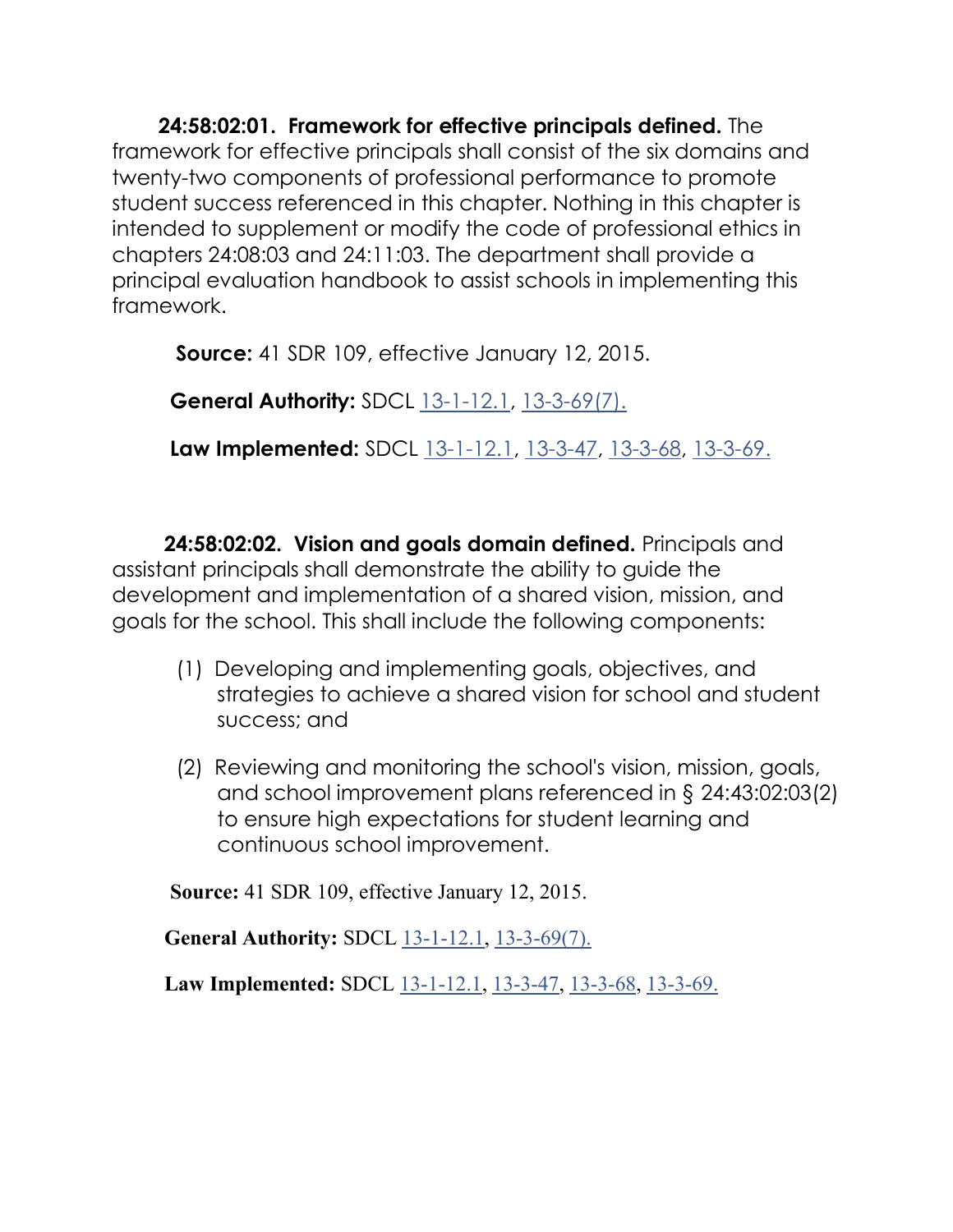**24:58:02:03. Instructional leadership domain defined**. Principals and assistant principals shall demonstrate the ability to communicate with staff and review research and data to promote a school culture and instructional program that fosters student learning and professional growth for staff. This shall include the following components:

- (1) Promoting, facilitating, and utilizing the effective use of data from multiple measures to inform instruction and evaluate student performance to support effective instruction;
- (2) Leading and supporting staff in acquiring, planning, and implementing research-based instructional strategies and technologies that advance the school's vision and goals and meet the diverse needs of all students;
- (3) Utilizing the skills of staff and encouraging staff to assume leadership roles within the school to improve teaching and learning;
- (4) Ensuring that the instructional content and curriculum is aligned with state and district content standards and the curriculum priorities of the school and district; and
- (5) Developing a professional growth plan for staff for the purpose of continuous improvement.

**Source:** 41 SDR 109, effective January 12, 2015.

**General Authority:** SDCL [13-1-12.1,](http://www.sdlegislature.gov/statutes/DisplayStatute.aspx?Type=Statute&Statute=13-1-12.1) [13-3-69\(7\).](http://www.sdlegislature.gov/statutes/DisplayStatute.aspx?Type=Statute&Statute=13-3-69)

**Law Implemented:** SDCL [13-1-12.1,](http://www.sdlegislature.gov/statutes/DisplayStatute.aspx?Type=Statute&Statute=13-1-12.1) [13-3-47,](http://www.sdlegislature.gov/statutes/DisplayStatute.aspx?Type=Statute&Statute=13-3-47) [13-3-68,](http://www.sdlegislature.gov/statutes/DisplayStatute.aspx?Type=Statute&Statute=13-3-68) [13-3-69.](http://www.sdlegislature.gov/statutes/DisplayStatute.aspx?Type=Statute&Statute=13-3-69)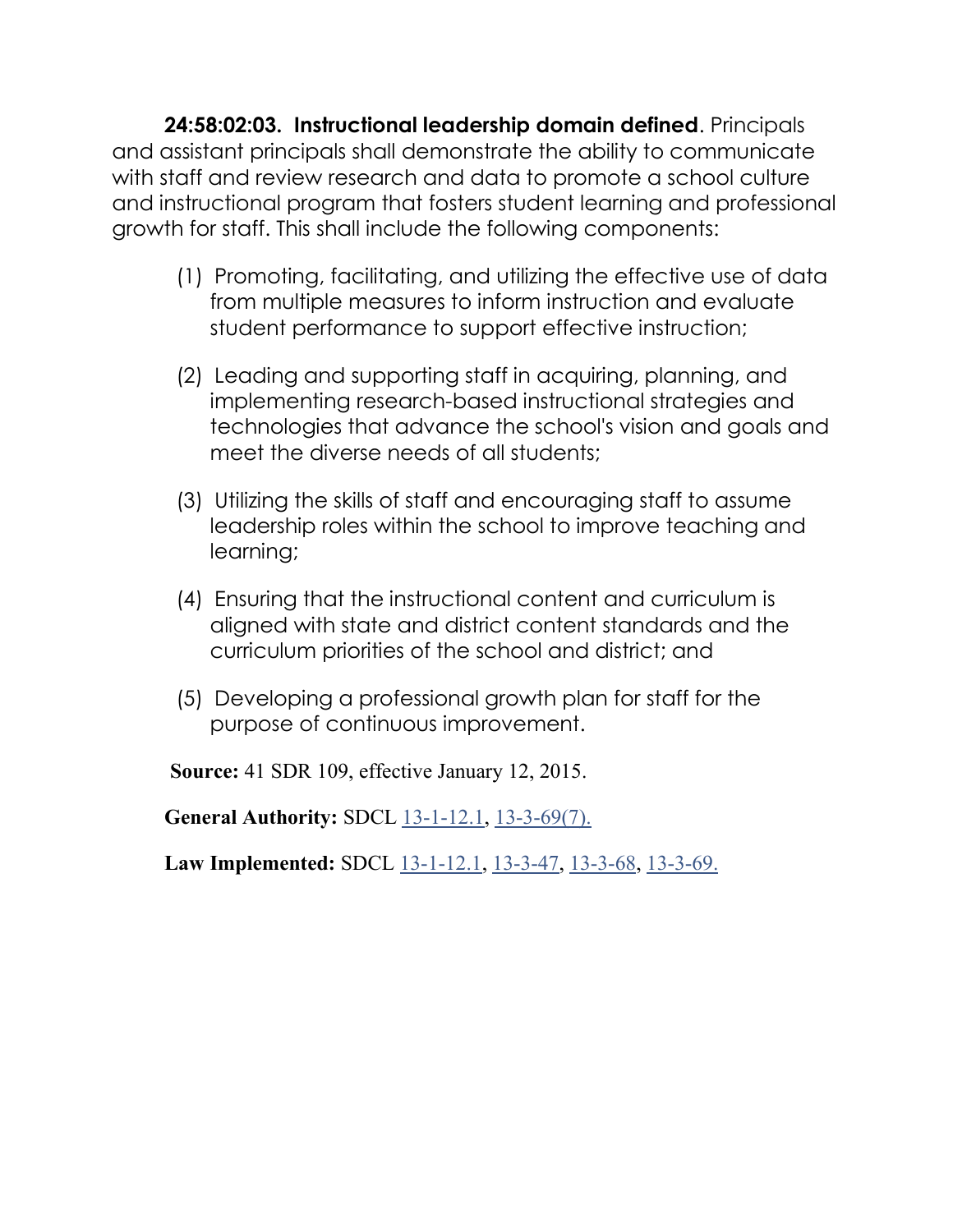## **24:58:02:04. School operations and resources domain**

**defined**. Principals and assistant principals shall demonstrate the ability to efficiently and productively manage school operations and resources. This shall include the following components:

- (1) Managing and budgeting all resources and school operational procedures to provide an efficient, effective, and well-maintained learning environment that maximizes learning opportunities for all students;
- (2) Developing the capacity of staff to serve as leaders within the school, maximizing both ownership and accountability;
- (3) Selecting, placing, supervising, coaching, and evaluating staff to ensure high quality instruction and student success; and
- (4) Resolving potential challenges and maximizing opportunities within existing school operations and resources to ensure high levels of student and staff learning.

**Source**: 41 SDR 109, effective January 12, 2015.

**General Authority**: SDCL [13-1-12.1,](http://www.sdlegislature.gov/statutes/DisplayStatute.aspx?Type=Statute&Statute=13-1-12.1) [13-3-69\(7\).](http://www.sdlegislature.gov/statutes/DisplayStatute.aspx?Type=Statute&Statute=13-3-69)

**Law Implemented**: SDCL [13-1-12.1,](http://www.sdlegislature.gov/statutes/DisplayStatute.aspx?Type=Statute&Statute=13-1-12.1) [13-3-47,](http://www.sdlegislature.gov/statutes/DisplayStatute.aspx?Type=Statute&Statute=13-3-47) [13-3-68,](http://www.sdlegislature.gov/statutes/DisplayStatute.aspx?Type=Statute&Statute=13-3-68) [13-3-69.](http://www.sdlegislature.gov/statutes/DisplayStatute.aspx?Type=Statute&Statute=13-3-69)

#### **24:58:02:05. School, student, and staff safety domain**

**defined.** Principals and assistant principals shall demonstrate the ability to foster a physically, emotionally, and cognitively safe learning environment for students, staff, and community. This shall include the following components:

 (1) Creating a safe school environment that addresses the physical, emotional, and cognitive needs of the parents, students, staff, and the community by openly addressing and resolving potential safety issues;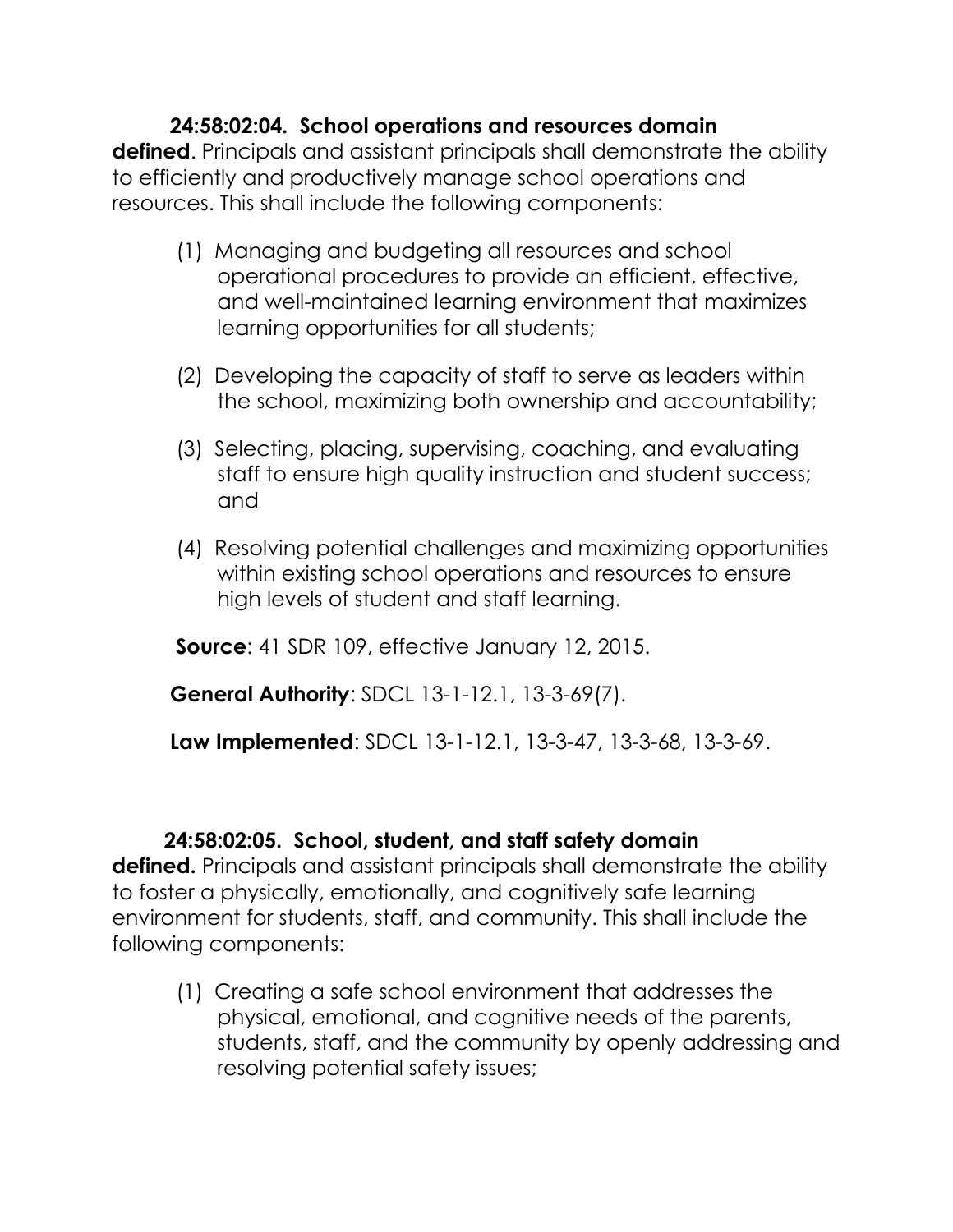- (2) Establishing and communicating clear and consistent expectations regarding staff and student conduct;
- (3) Utilizing fair, effective, and supporting practices in establishing student behavior management; and
- (4) Using effective conflict resolution skills to resolve challenges in a timely manner.

**Source:** 41 SDR 109, effective January 12, 2015.

**General Authority:** SDCL [13-1-12.1,](http://www.sdlegislature.gov/statutes/DisplayStatute.aspx?Type=Statute&Statute=13-1-12.1) [13-3-69\(7\).](http://www.sdlegislature.gov/statutes/DisplayStatute.aspx?Type=Statute&Statute=13-3-69)

**Law Implemented:** SDCL [13-1-12.1,](http://www.sdlegislature.gov/statutes/DisplayStatute.aspx?Type=Statute&Statute=13-1-12.1) [13-3-47,](http://www.sdlegislature.gov/statutes/DisplayStatute.aspx?Type=Statute&Statute=13-3-47) [13-3-68,](http://www.sdlegislature.gov/statutes/DisplayStatute.aspx?Type=Statute&Statute=13-3-68) [13-3-69.](http://www.sdlegislature.gov/statutes/DisplayStatute.aspx?Type=Statute&Statute=13-3-69)

 **24:58:02:06. School and community relationships domain defined.** Principals and assistant principals shall demonstrate the ability to foster relationships by collaborating with parents, staff, and community members. This shall include the following components:

- (1) Supporting and promoting a culture of family and community involvement to engage stakeholders in school goals and programs;
- (2) Using multiple methods to frequently and clearly communicate to and seek input from parents, students, staff, and community members;
- (3) Establishing and supporting a school culture, climate, and environment that treats all individuals with dignity, fairness, and respect; and
- (4) Exhibiting high visibility and active involvement within the school and community.

**Source:** 41 SDR 109, effective January 12, 2015.

**General Authority:** SDCL [13-1-12.1,](http://www.sdlegislature.gov/statutes/DisplayStatute.aspx?Type=Statute&Statute=13-1-12.1) [13-3-69\(7\).](http://www.sdlegislature.gov/statutes/DisplayStatute.aspx?Type=Statute&Statute=13-3-69) **Law Implemented:** SDCL [13-1-12.1,](http://www.sdlegislature.gov/statutes/DisplayStatute.aspx?Type=Statute&Statute=13-1-12.1) [13-3-47,](http://www.sdlegislature.gov/statutes/DisplayStatute.aspx?Type=Statute&Statute=13-3-47) [13-3-68,](http://www.sdlegislature.gov/statutes/DisplayStatute.aspx?Type=Statute&Statute=13-3-68) [13-3-69.](http://www.sdlegislature.gov/statutes/DisplayStatute.aspx?Type=Statute&Statute=13-3-69)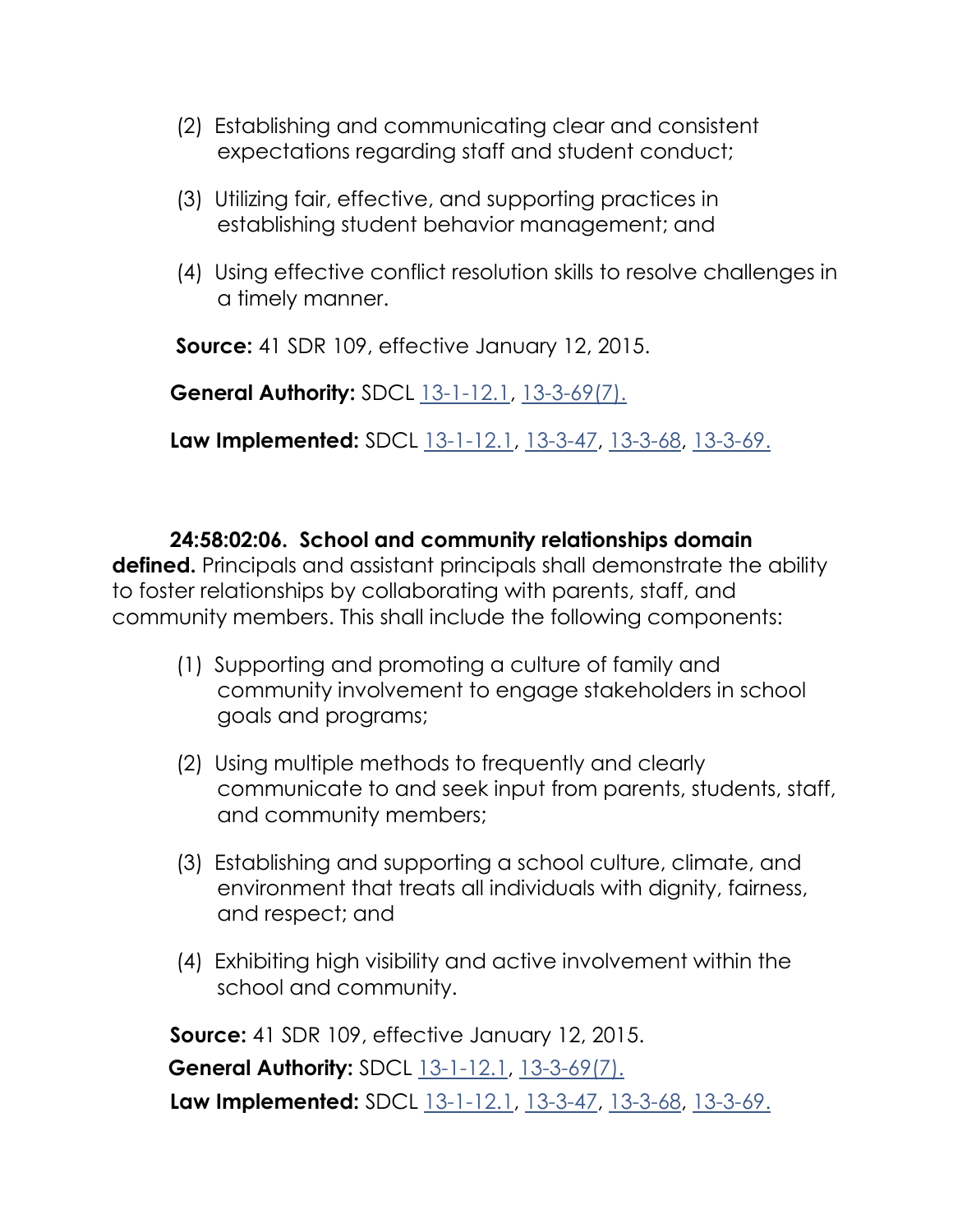# **24:58:02:07. Ethical and cultural leadership domain**

**defined.** Principals and assistant principals shall demonstrate the ability to provide ethical, cultural, and skilled leadership. This shall include the following components:

- (1) Expressing appreciation for and sensitivity to diversity and cultural differences;
- (2) Displaying values, beliefs, and attitudes that inspire others to higher levels of performance; and
- (3) Complying with the code of professional ethics in chapters 24:08:03 and 24:11:03.

**Source:** 41 SDR 109, effective January 12, 2015.

**General Authority:** SDCL [13-1-12.1,](http://www.sdlegislature.gov/statutes/DisplayStatute.aspx?Type=Statute&Statute=13-1-12.1) [13-3-69\(7\).](http://www.sdlegislature.gov/statutes/DisplayStatute.aspx?Type=Statute&Statute=13-3-69)

**Law Implemented:** SDCL [13-1-12.1,](http://www.sdlegislature.gov/statutes/DisplayStatute.aspx?Type=Statute&Statute=13-1-12.1) [13-3-47,](http://www.sdlegislature.gov/statutes/DisplayStatute.aspx?Type=Statute&Statute=13-3-47) [13-3-68,](http://www.sdlegislature.gov/statutes/DisplayStatute.aspx?Type=Statute&Statute=13-3-68) [13-3-69.](http://www.sdlegislature.gov/statutes/DisplayStatute.aspx?Type=Statute&Statute=13-3-69)

 **24:58:03:01. Principal evaluation timelines.** Beginning in the 2016- 2017 school year, each school district shall evaluate the performance of each principal and assistant principal at least once per year for the principal's or assistant principal's first four years of employment with the district and at least every other year thereafter.

 Each school district shall adopt procedures for evaluating the performance of principals and assistant principals that:

- (1) Meet the requirements of this article; and
- (2) Serve as the basis for programs to increase professional growth and development of principals and assistant principals.

 Nothing in this article is intended to supersede the authority of a district or school to dismiss or non-renew a principal or assistant principal.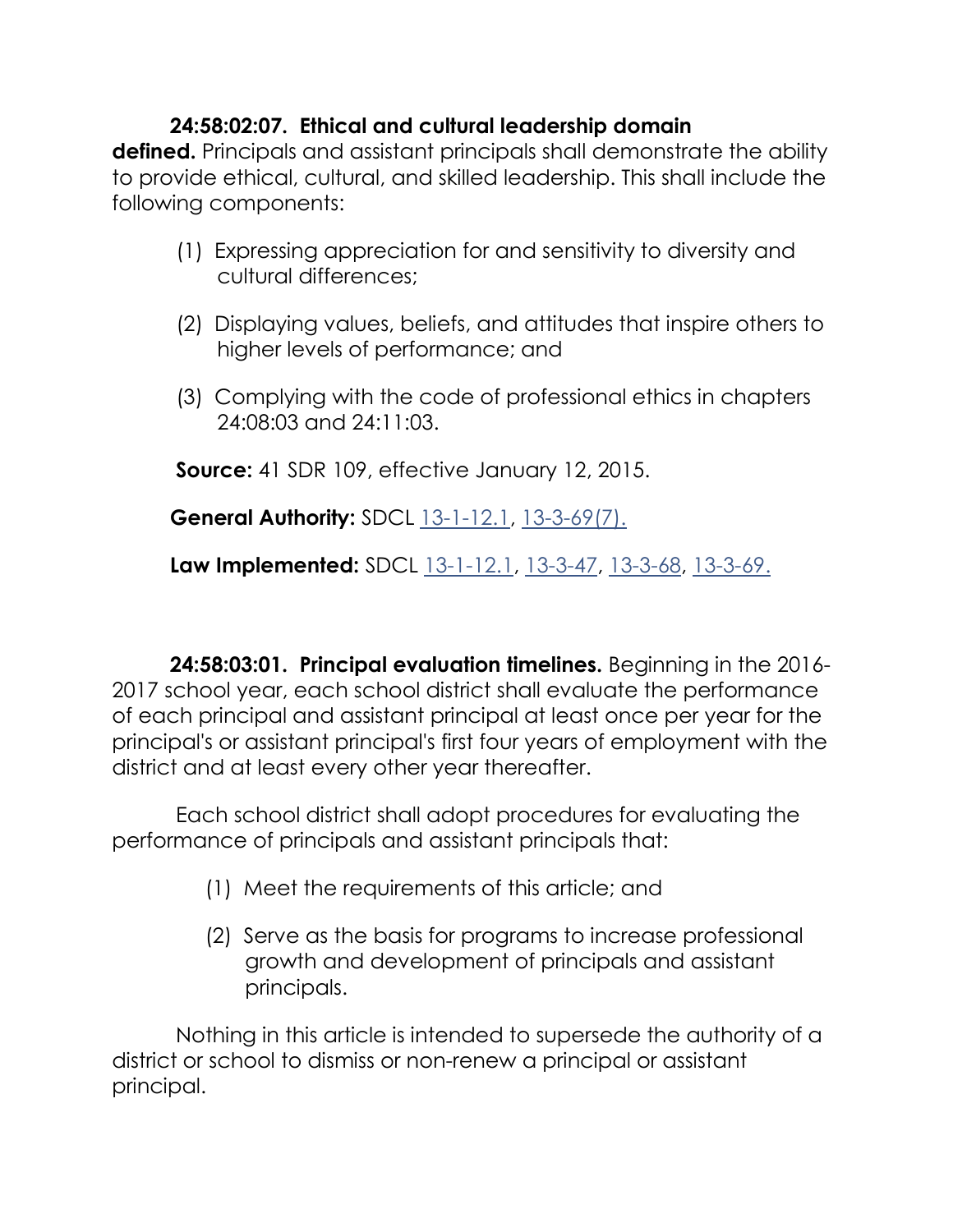**Source:** 41 SDR 109, effective January 12, 2015; 44 SDR 42, effective September 12, 2017.

**General Authority:** SDCL [13-1-12.1,](http://www.sdlegislature.gov/statutes/DisplayStatute.aspx?Type=Statute&Statute=13-1-12.1) [13-3-69\(7\).](http://www.sdlegislature.gov/statutes/DisplayStatute.aspx?Type=Statute&Statute=13-3-69)

**Law Implemented:** SDCL [13-1-12.1,](http://www.sdlegislature.gov/statutes/DisplayStatute.aspx?Type=Statute&Statute=13-1-12.1) [13-3-47,](http://www.sdlegislature.gov/statutes/DisplayStatute.aspx?Type=Statute&Statute=13-3-47) [13-3-68,](http://www.sdlegislature.gov/statutes/DisplayStatute.aspx?Type=Statute&Statute=13-3-68) [13-3-69.](http://www.sdlegislature.gov/statutes/DisplayStatute.aspx?Type=Statute&Statute=13-3-69)

 **24:58:03:02. State minimum evaluation requirements.** Beginning in the 2016-2017 school year, each school district must, at a minimum, use all state minimum evaluation requirements when evaluating principals and assistant principals in the district.

**Source:** 41 SDR 109, effective January 12, 2015.

**General Authority:** SDCL [13-1-12.1,](http://www.sdlegislature.gov/statutes/DisplayStatute.aspx?Type=Statute&Statute=13-1-12.1) [13-3-69\(7\).](http://www.sdlegislature.gov/statutes/DisplayStatute.aspx?Type=Statute&Statute=13-3-69)

**Law Implemented:** SDCL [13-1-12.1,](http://www.sdlegislature.gov/statutes/DisplayStatute.aspx?Type=Statute&Statute=13-1-12.1) [13-3-47,](http://www.sdlegislature.gov/statutes/DisplayStatute.aspx?Type=Statute&Statute=13-3-47) [13-3-68,](http://www.sdlegislature.gov/statutes/DisplayStatute.aspx?Type=Statute&Statute=13-3-68) [13-3-69.](http://www.sdlegislature.gov/statutes/DisplayStatute.aspx?Type=Statute&Statute=13-3-69)

## **24:58:03:03. Alternative professional practice**

**model.** Notwithstanding § 24:58:03:02, a school district may use a model of professional practice other than the principal framework to evaluate principals and assistant principals if the district proves to the department that the model is aligned with the principal framework.

**Source:** 41 SDR 109, effective January 12, 2015.

**General Authority:** SDCL [13-1-12.1,](http://www.sdlegislature.gov/statutes/DisplayStatute.aspx?Type=Statute&Statute=13-1-12.1) [13-3-69\(7\).](http://www.sdlegislature.gov/statutes/DisplayStatute.aspx?Type=Statute&Statute=13-3-69)

**Law Implemented:** SDCL [13-1-12.1,](http://www.sdlegislature.gov/statutes/DisplayStatute.aspx?Type=Statute&Statute=13-1-12.1) [13-3-47,](http://www.sdlegislature.gov/statutes/DisplayStatute.aspx?Type=Statute&Statute=13-3-47) [13-3-68,](http://www.sdlegislature.gov/statutes/DisplayStatute.aspx?Type=Statute&Statute=13-3-68) [13-3-69.](http://www.sdlegislature.gov/statutes/DisplayStatute.aspx?Type=Statute&Statute=13-3-69)

**24:58:03:04. Alternative student growth model.** Repealed.

 **Source:** 41 SDR 109, effective January 12, 2015; 44 SDR 42, effective September 12, 2017.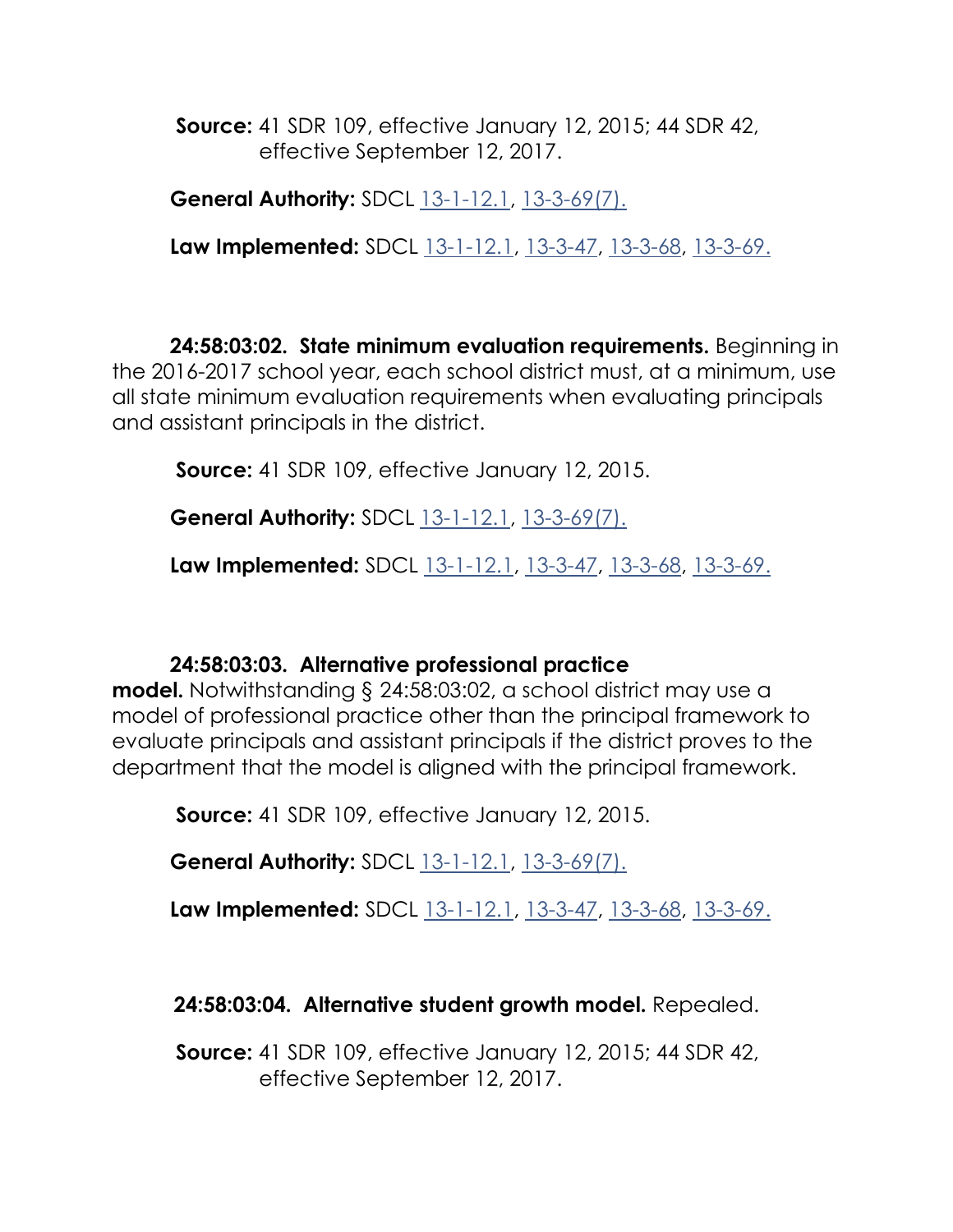**24:58:03:05. Alternative evaluation application.** If a district intends to use another model of professional practice as referenced in §§ 24:58:03:03, it must apply on forms provided by the department. The department may require additional documents and information necessary to enable the department to make the determinations referenced in those sections.

 **Source:** 41 SDR 109, effective January 12, 2015; 44 SDR 42, effective September 12, 2017.

**General Authority:** SDCL [13-1-12.1,](http://www.sdlegislature.gov/statutes/DisplayStatute.aspx?Type=Statute&Statute=13-1-12.1) [13-3-69\(7\).](http://www.sdlegislature.gov/statutes/DisplayStatute.aspx?Type=Statute&Statute=13-3-69)

**Law Implemented:** SDCL [13-1-12.1,](http://www.sdlegislature.gov/statutes/DisplayStatute.aspx?Type=Statute&Statute=13-1-12.1) [13-3-47,](http://www.sdlegislature.gov/statutes/DisplayStatute.aspx?Type=Statute&Statute=13-3-47) [13-3-68,](http://www.sdlegislature.gov/statutes/DisplayStatute.aspx?Type=Statute&Statute=13-3-68) [13-3-69.](http://www.sdlegislature.gov/statutes/DisplayStatute.aspx?Type=Statute&Statute=13-3-69)

 **24:58:03:06. Application timelines.** All materials specified in § 24:58:03:05 must be received by the department by January thirty-first before the school year in which the district intends to implement the alternative evaluation model. By April 1 of that year, the department shall review the application and all documentation and issue a decision on the application. If a district's model is approved by the department, the district must submit any subsequent revisions for review and approval pursuant to this chapter.

**Source:** 41 SDR 109, effective January 12, 2015.

**General Authority:** SDCL [13-1-12.1,](http://www.sdlegislature.gov/statutes/DisplayStatute.aspx?Type=Statute&Statute=13-1-12.1) [13-3-69\(7\).](http://www.sdlegislature.gov/statutes/DisplayStatute.aspx?Type=Statute&Statute=13-3-69)

**Law Implemented:** SDCL [13-1-12.1,](http://www.sdlegislature.gov/statutes/DisplayStatute.aspx?Type=Statute&Statute=13-1-12.1) [13-3-47,](http://www.sdlegislature.gov/statutes/DisplayStatute.aspx?Type=Statute&Statute=13-3-47) [13-3-68,](http://www.sdlegislature.gov/statutes/DisplayStatute.aspx?Type=Statute&Statute=13-3-68) [13-3-69.](http://www.sdlegislature.gov/statutes/DisplayStatute.aspx?Type=Statute&Statute=13-3-69)

 **24:58:03:07. Effect of application denial.** The department may deny the application if the district fails to submit all materials specified in § 24:58:03:05 by the deadline or if the department determines that the proposed model does not meet the requirements of § 24:58:03:03. If the application is denied, the district shall comply with all state minimum evaluation requirements for the upcoming school year.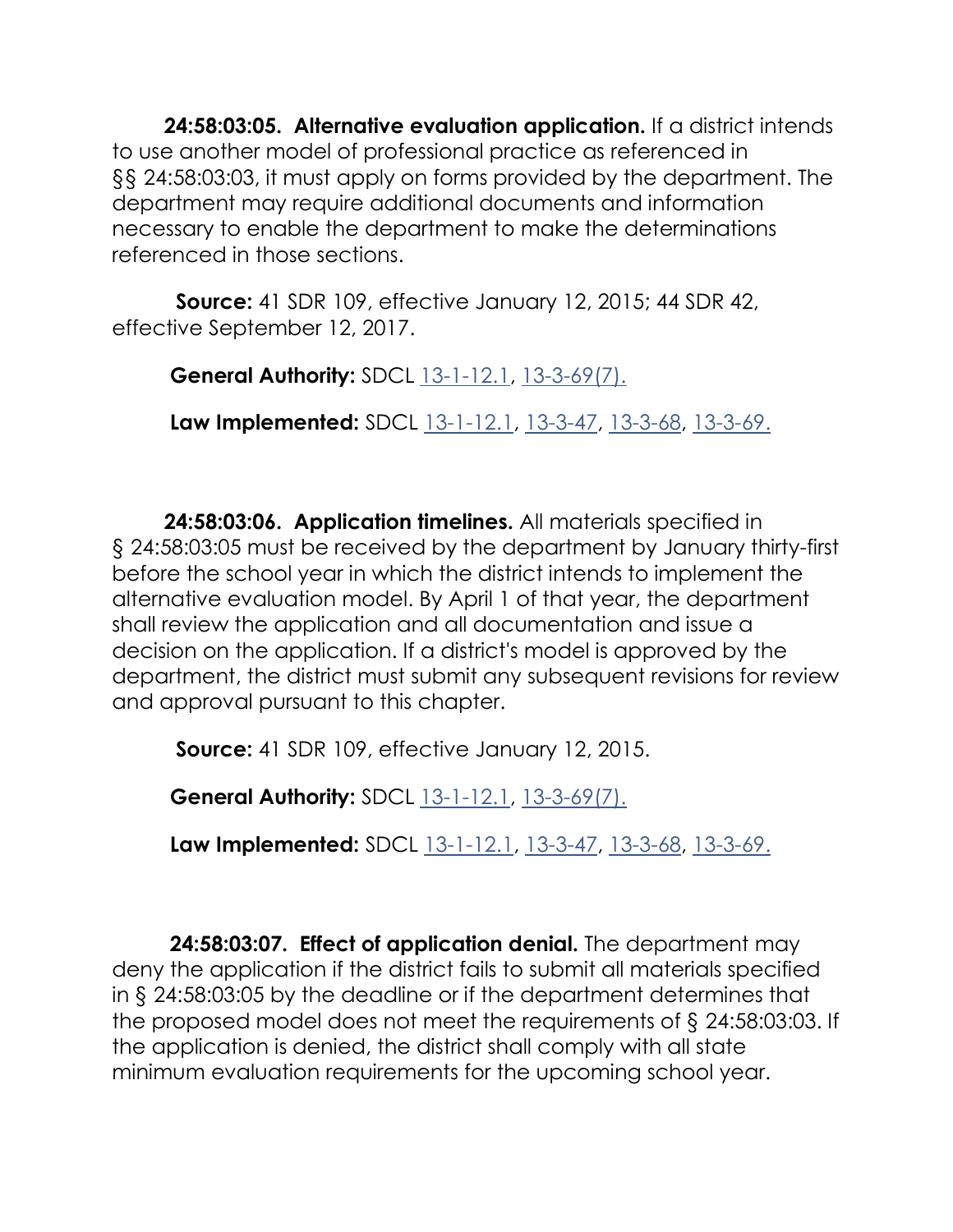Nothing in this chapter requires the department to provide a hearing on the district's application.

 **Source:** 41 SDR 109, effective January 12, 2015; 44 SDR 42, effective September 12, 2017.

**General Authority:** SDCL [13-1-12.1,](http://www.sdlegislature.gov/statutes/DisplayStatute.aspx?Type=Statute&Statute=13-1-12.1) [13-3-69\(7\).](http://www.sdlegislature.gov/statutes/DisplayStatute.aspx?Type=Statute&Statute=13-3-69)

**Law Implemented:** SDCL [13-1-12.1,](http://www.sdlegislature.gov/statutes/DisplayStatute.aspx?Type=Statute&Statute=13-1-12.1) [13-3-47,](http://www.sdlegislature.gov/statutes/DisplayStatute.aspx?Type=Statute&Statute=13-3-47) [13-3-68,](http://www.sdlegislature.gov/statutes/DisplayStatute.aspx?Type=Statute&Statute=13-3-68) [13-3-69.](http://www.sdlegislature.gov/statutes/DisplayStatute.aspx?Type=Statute&Statute=13-3-69)

 **24:58:03:08. Evaluators.** Principal and assistant principal evaluations shall be performed by the district superintendent or another supervisor of the principal or assistant principal assigned by the superintendent to perform the evaluation.

**Source:** 41 SDR 109, effective January 12, 2015.

**General Authority:** SDCL [13-1-12.1,](http://www.sdlegislature.gov/statutes/DisplayStatute.aspx?Type=Statute&Statute=13-1-12.1) [13-3-69\(7\).](http://www.sdlegislature.gov/statutes/DisplayStatute.aspx?Type=Statute&Statute=13-3-69)

**Law Implemented:** SDCL [13-1-12.1,](http://www.sdlegislature.gov/statutes/DisplayStatute.aspx?Type=Statute&Statute=13-1-12.1) [13-3-47,](http://www.sdlegislature.gov/statutes/DisplayStatute.aspx?Type=Statute&Statute=13-3-47) [13-3-68,](http://www.sdlegislature.gov/statutes/DisplayStatute.aspx?Type=Statute&Statute=13-3-68) [13-3-69.](http://www.sdlegislature.gov/statutes/DisplayStatute.aspx?Type=Statute&Statute=13-3-69)

 **24:58:03:09. Evaluations of principals or assistant principals holding multiple appointments.** If an individual serves as a superintendent or assistant superintendent and also serves as a principal or assistant principal, then the individual may be evaluated as:

- (1) A principal or assistant principal pursuant to this article, notwithstanding § 24:58:01:01(3)(d);
- (2) A superintendent or assistant superintendent pursuant to district policy or procedure; or
- (3) Both (1) and (2).